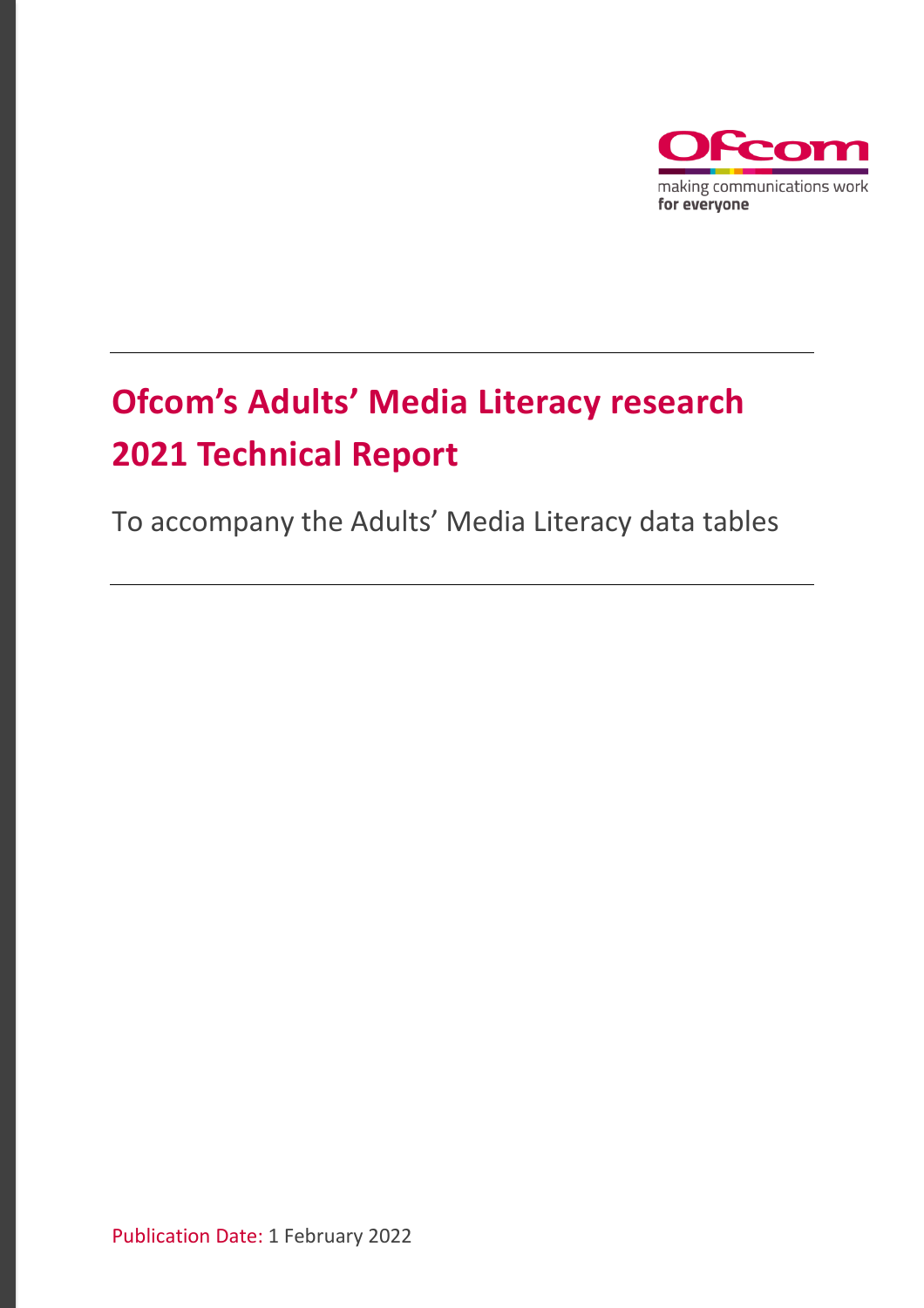# **Contents**

| Preface                                                     |    |
|-------------------------------------------------------------|----|
| Summary of approach                                         | 3  |
| The Core study                                              | 6  |
| The Adults' online behaviours and attitudes study (AOBA)    | 10 |
| The Adults' online knowledge and understanding study (AOKU) | 14 |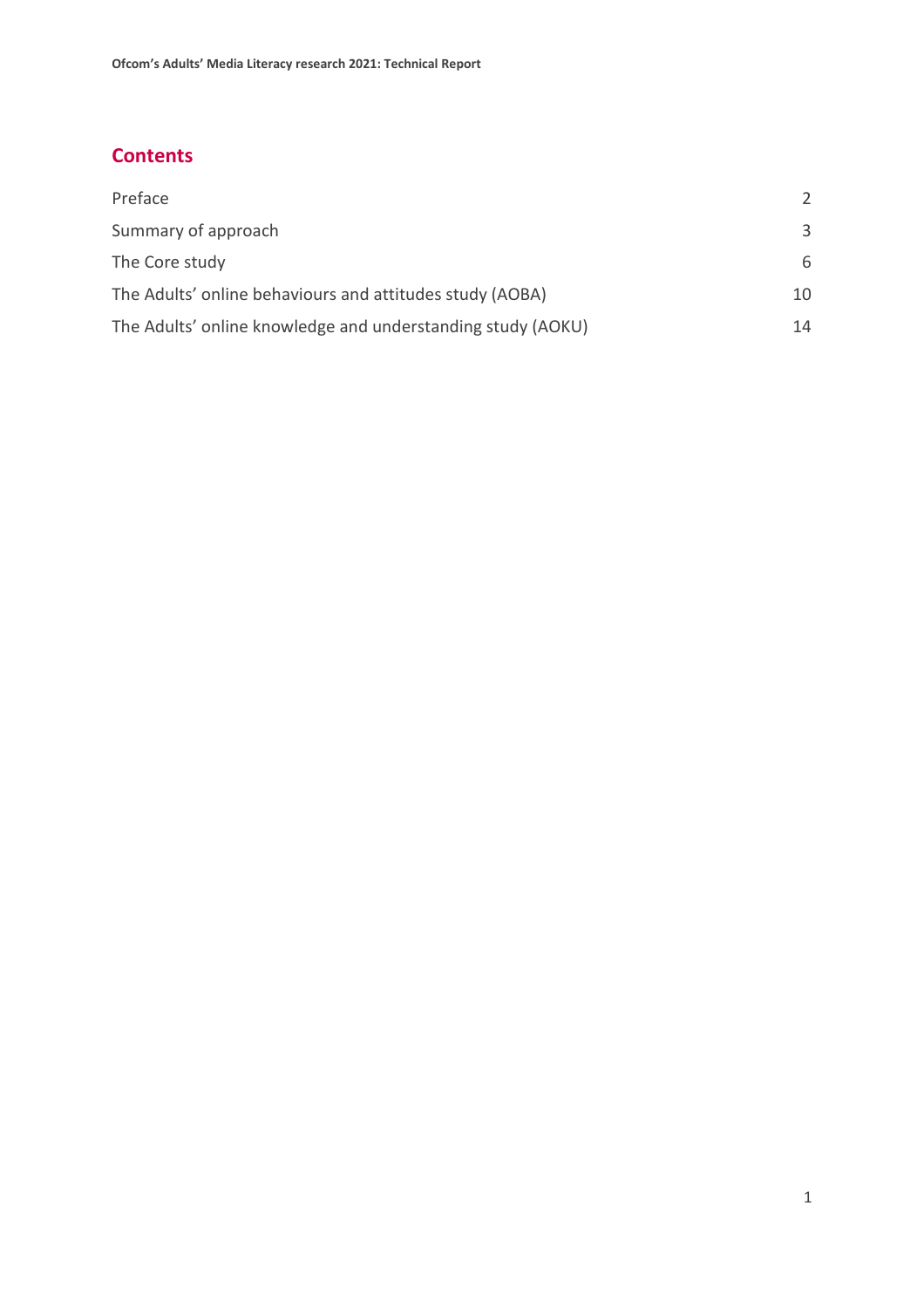# <span id="page-2-0"></span>Preface

The Adults' Media Literacy Research 2021 is run by Critical Research on behalf of Ofcom. The objective of the survey is to provide detailed evidence on media use, attitudes and understanding among adults aged 16+.

In 2021, Ofcom's media literacy research programme was refreshed to ensure that the study continued to provide rich and robust data in a constantly evolving digital media landscape.

For the adults' study this involved complementing the traditional 'core' in-home, face to face study with a series of online-only studies looking at adults' online behaviour and attitudes and their knowledge and understanding of the digital media they engage with.

Further information about each of these studies is summarised in the next section, followed by a more detailed overview for each of the three studies.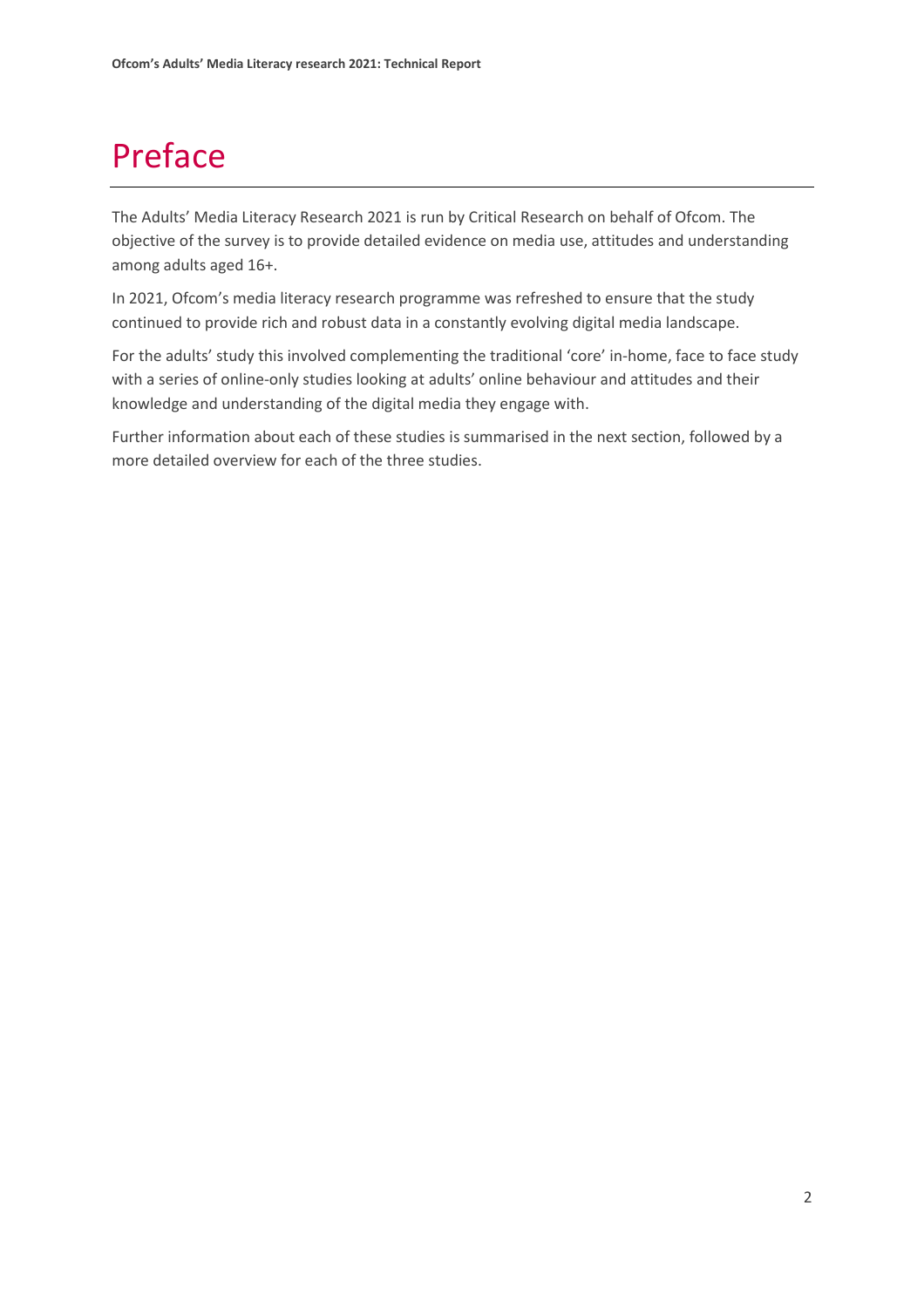# <span id="page-3-0"></span>Summary of approach

- The **Adults' core study**: This survey covers questions on key media literacy measures such as internet access, ownership and use of devices, confidence online, awareness of funding and attitudes towards smartphone use. In 2021, as in 2020, it was not possible to conduct the research face-to-face, in home so an alternative approach was adopted. This consisted of a postal survey inviting respondents to complete the survey online or by requesting a paper questionnaire to return. This enables us to report on a UK nationally representative sample of adults aged 16+, by including the views of those who do not go online. Additional online interviews were conducted through a research panel to align the data to a more nationally representative profile. A total of 3,660 interviews were conducted (2,248 postal survey respondents completing online, 280 completing a paper questionnaire and 1,132 online panel interviews). All fieldwork was conducted between  $16<sup>th</sup>$  October and the  $13<sup>th</sup>$  December 2021.<sup>1</sup>
- The **Adults' online behaviours and attitudes study (AOBA)**: This survey addresses media use and attitudes among adults aged 16+ who go online. It covers watching/ uploading videos, watching/ sharing live stream videos, sending messages or making video/ voice calls, social media use and gaming. It consisted of two waves of research in June and July 2021 (3,552 interviews) and in September and October 2021 (3,014 interviews). All interviewing was conducted through an online panel. Three sets of data tables are published, one for Wave 1, one for Wave 2 and a combined set for Waves 1 and 2.
- The **Adults' online knowledge and understanding (AOKU) study:** This survey addresses adults' knowledge of and critical understanding about the online world they engage with and covers topics such as: trust and misinformation, validating online content and personal data, privacy and security. This particular survey also incorporates scenario testing to provide an improved measure of critical understanding regarding advertising within search engine results, exposure and reactions to scam advertising and fake social media profiles and the relative importance of ratings and reviews when purchasing online. It consisted of one wave of research in November and December 2021 (3,095 interviews). All interviewing was conducted through an online panel.

<sup>&</sup>lt;sup>1</sup> Additional interviewing was also conducted through a CATI omnibus survey with a small subset of questions around internet access and reasons for non-use of the internet, to reach a UK-representative sample. Fieldwork was conducted from 12<sup>th</sup> November to 5<sup>th</sup> December 2021, with 3,143 interviews in total, across 3 waves. This data is published separately with its own Technical report.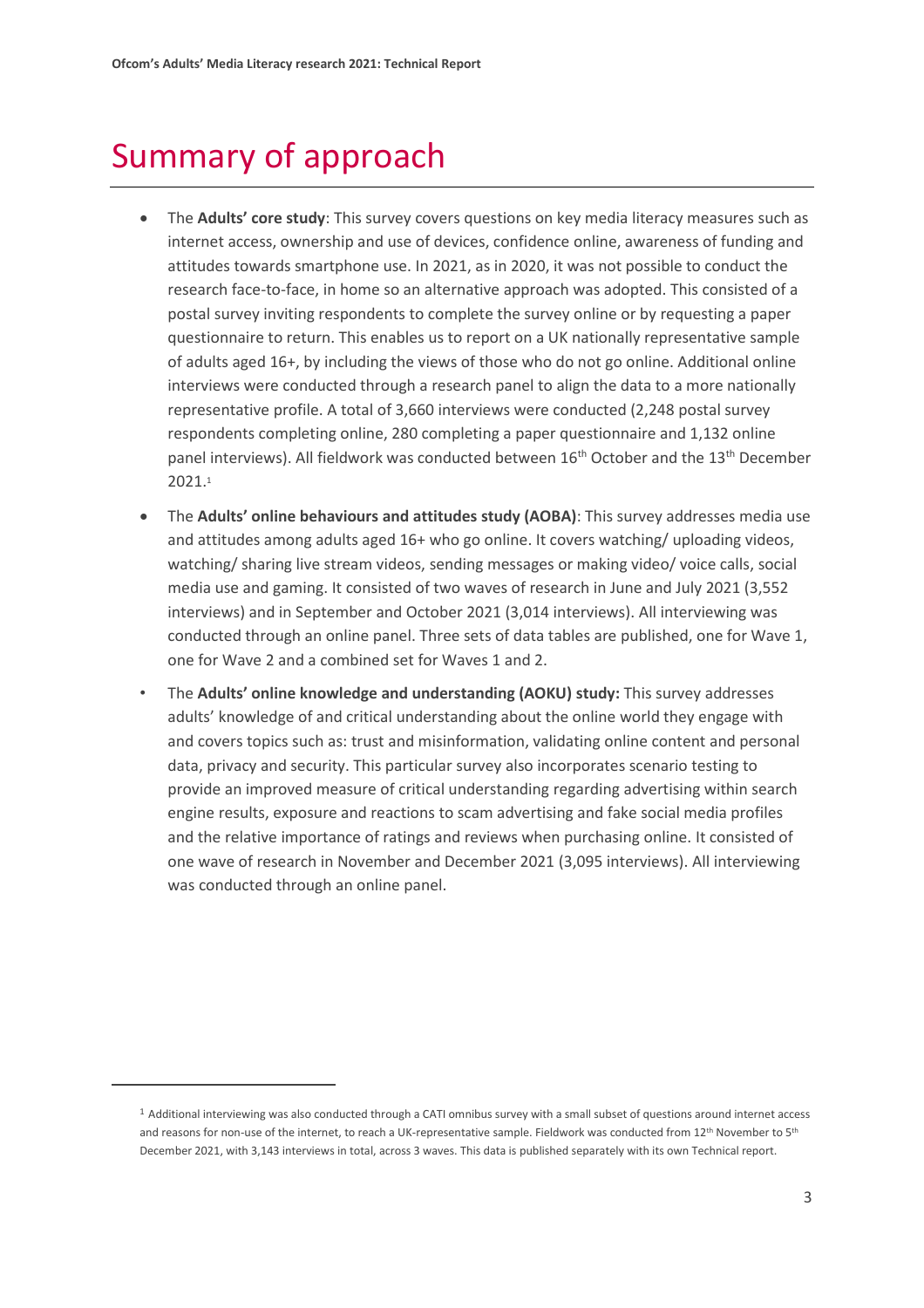# **Significance testing**

Due to the mixed method approach adopted for the **Core** study, significance testing for these data tables is applied at the 99% level. For **AOBA** and **AOKU** (as single methodology studies), testing is applied at the 95% level.

# **Financial vulnerability**

We have included in each set of data tables a measure for household financial vulnerability, ranging from most to least vulnerable This analysis is based on household income and household composition (i.e. size and number of children) and can only be run on the data where respondents have given a response at each of these questions. The following breakdown shows the detailed definitions for each group.

| <b>Most financially vulnerable</b>   | <b>Potentially financially</b><br>vulnerable | <b>Least financially vulnerable</b>     |
|--------------------------------------|----------------------------------------------|-----------------------------------------|
| <b>Household income under</b>        | Earning between £10,400 -                    | Earning between £26,600 -               |
| £10,399                              | £25,599                                      | £36,399                                 |
| All respondents                      | 1 adult, 0-1 child                           | 1 adult, 0 children                     |
| Earning between £10,400 -<br>£25,599 | 2 adults, 0-1 child                          | Earning between £36,400 -<br>£51,999    |
| 1 adult, 2+ children                 | 3 adults, no children                        | 1 adult, 0-1 child                      |
| 2 adults, 2+ children                | Earning between £26,000 -<br>£36,399         | 2 adults, 0 children                    |
| 3 adults, 1+ children                | 1 adult, 1 to 3 children                     | <b>Household income over</b><br>£52,000 |
| 4+ adults, 0+ children               | 2 adults, 0 to 3 children                    | All households                          |
| Earning between £26,000 -<br>36,399  | 3 adults, 0 to 1 child                       |                                         |
| 1 adult, 4+ children                 | 4 adults, no children                        |                                         |
| 2 adults, >3 children                | Earning between £36,400 -<br>51,999          |                                         |
| 3 adults, 2+ children                | 1 adult, 2-3 children                        |                                         |
| 4 adults, 1+ children                | 2 adults, 1-2 children                       |                                         |
| 5+ adults, 0+ children               | 3 adults, 0-2 children                       |                                         |
| Earning between £36,400 -<br>51,999  | 4 adults, 0-1 child                          |                                         |
| 1 adults, >3 children                | 5 adults, 0 children                         |                                         |
| 2 adults, 3+ children                |                                              |                                         |
| 3 adults, 3+ children                |                                              |                                         |
| 4 adults, 2+ children                |                                              |                                         |
| 5 adults, 1+ children                |                                              |                                         |
| 6+ adults, 0+ children               |                                              |                                         |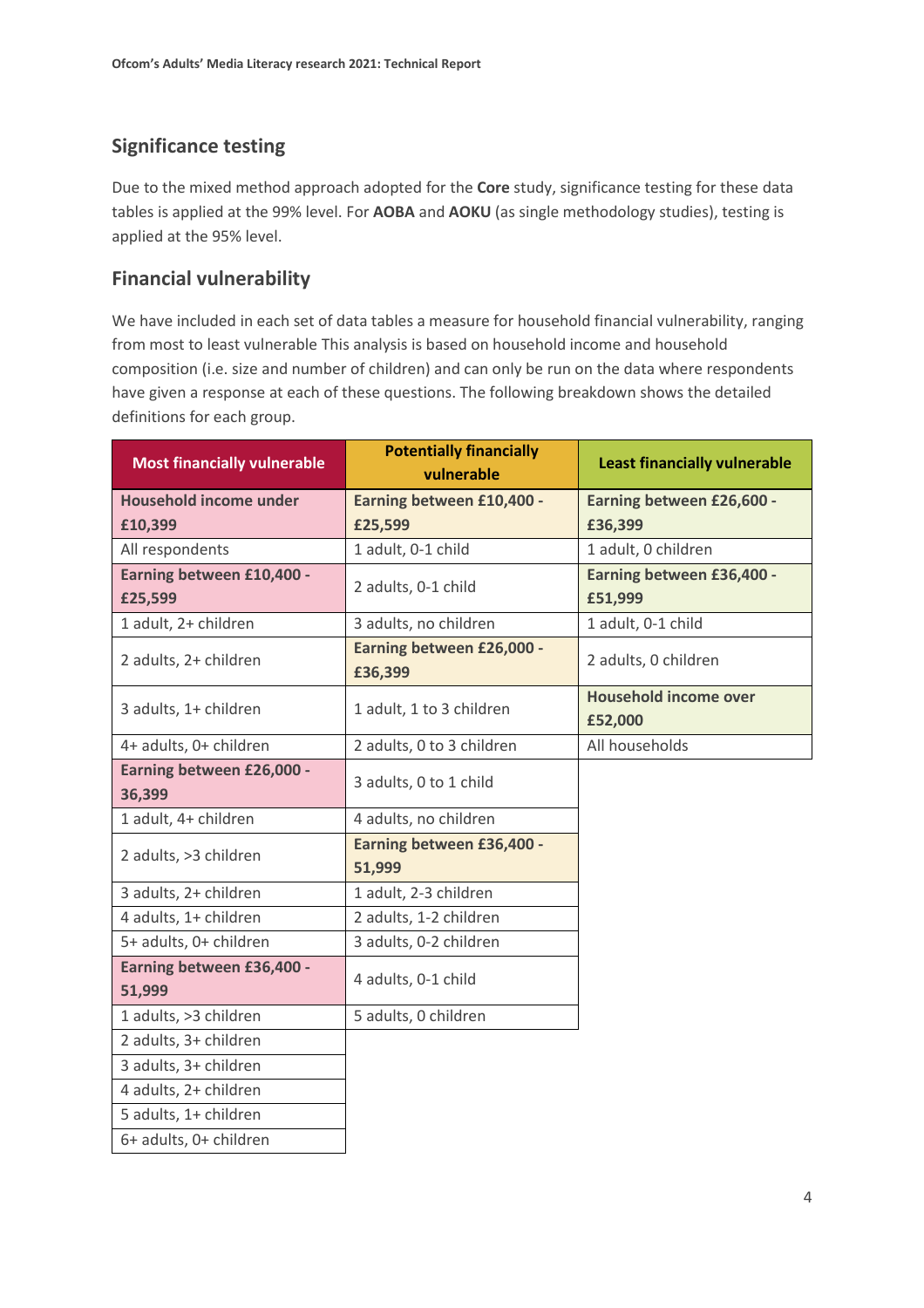### **Common questions across studies**

As this was the first year of a revised approach to data collection, across each of the three studies a common set of questions was carried in order to draw comparisons across the studies. These questions have been removed from the **AOBA** and **AOKU** data set as the equivalents on the **Core** study are used for reporting.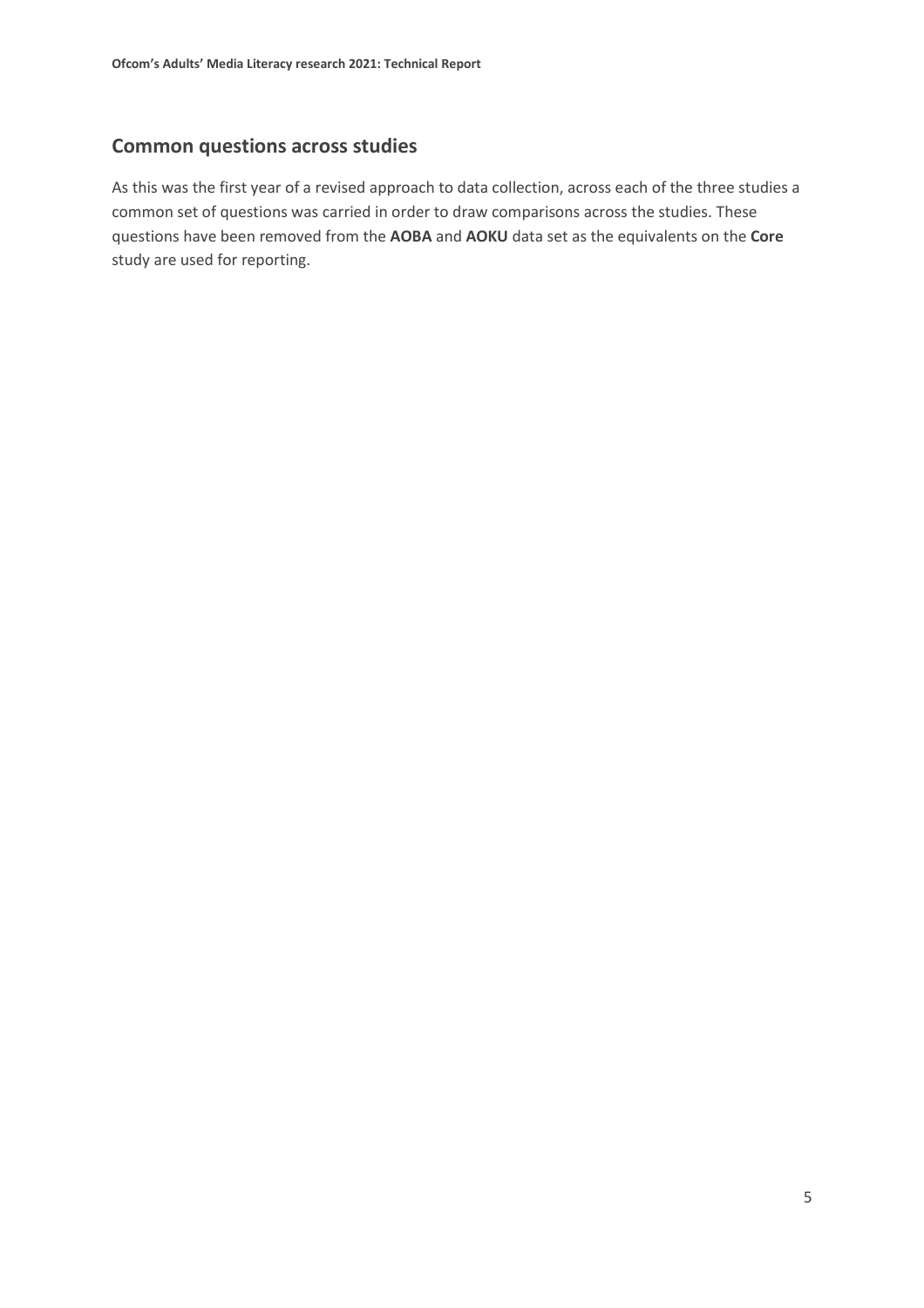# <span id="page-6-0"></span>The Core study

Critical Research interviewed a sample of 3,660 adults aged 16 and over. Interviews were carried out across the UK. All interviews were conducted between 16<sup>th</sup> October 2021 and the 13<sup>th</sup> December 2021.

Details of the sampling frame, research methodology, and weighting procedures for this this study are outlined in the following pages. A note on statistical reliability is also included.

### Sample Design

In previous years this research has been conducted face to face, in-home using Computer Assisted Personal Interviewing (CAPI). In 2021, as in 2020, due to the Covid-19 pandemic and in common with other Ofcom tracking studies with an element of in-home interviewing, it was not possible to conduct the research in this way.

For this study, as in 2020, a combination of a postal sample – with respondents either completing the survey online or through being sent a paper questionnaire – and an online panel were used. The sampling for the postal study followed a broadly similar approach to that used in previous years: stratified by region, rural/ urban indicator and Small Area Deprivation (SAD) Index.

Results for the Adults' media literacy study and other studies in 2020 had shown that response rates were lower among certain groups within the UK adult population. The postal sample drawn, therefore, over-represented three groups, achieved by selecting a higher proportion of areas shown by the 2011 Census to have high proportions of:

- Adults aged 16-34
- Adults aged 65+ or in DE socio-economic groups, and with higher scores for the Small Area Deprivation Index
- Adults aged 75+

Sample for the online only part of the study was provided via online consumer panels. The sample was de-duplicated to ensure that respondents could not complete the survey more than once.

### Fieldwork

The postal sample of households were contacted first, to allow quotas to be calculated for the final panel stage which would aim to correct for any skews in response from the postal stage. The invitation letter included the option to complete an online interview using logins and passwords supplied in the letter, or to request a paper questionnaire by contacting a freephone telephone number. Up to two respondents were able to complete the survey per household.

Approximately two weeks after the initial invitation to participate, those who had not responded were sent a reminder letter.

Before interviewing could start on the next phase of the study (using online panels), it was necessary to look at the data from the postal study by some key demographic variables. Quotas for the panel study were then put in place to align the combined sample (postal and panel) to that of a nationally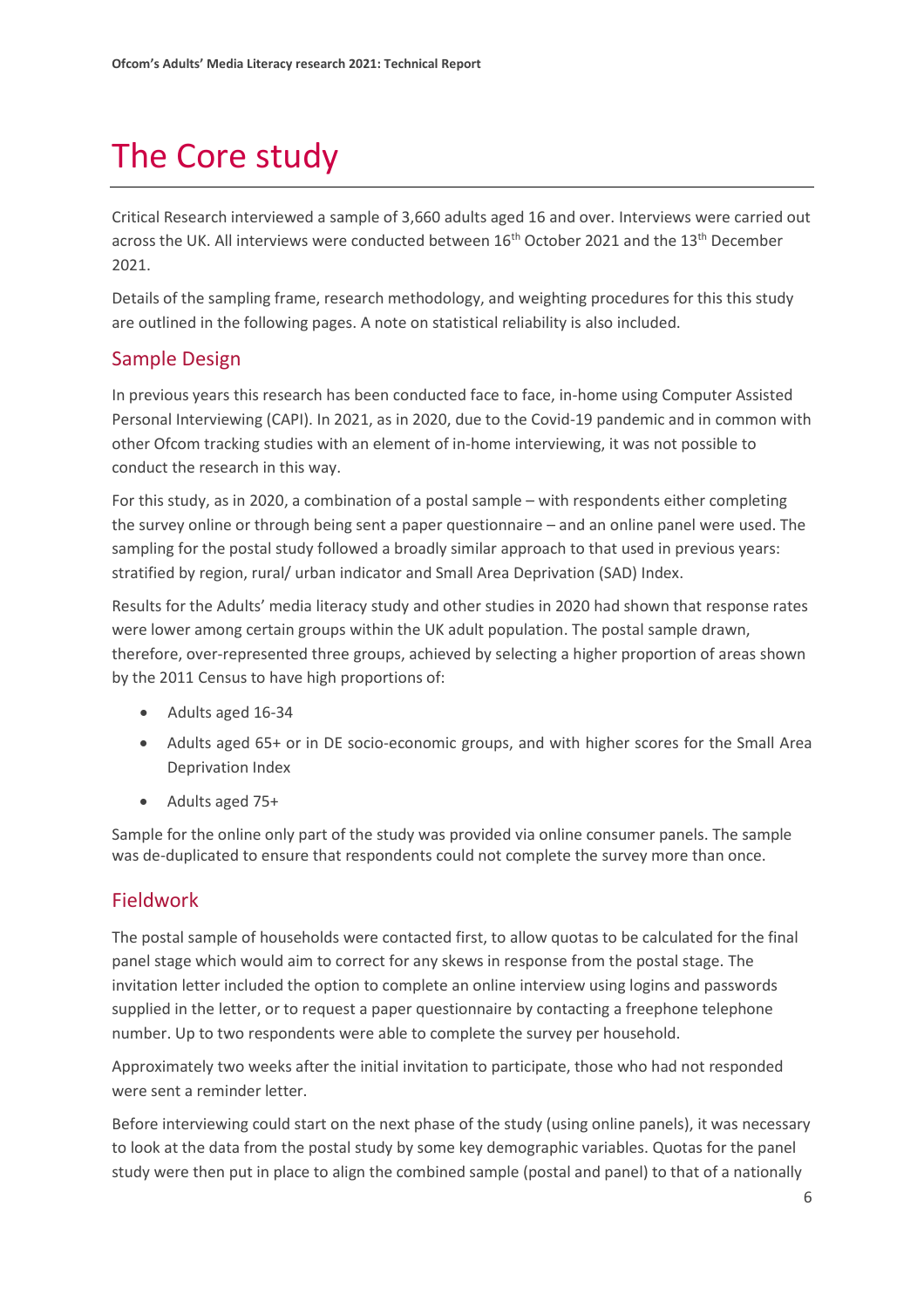representative sample of adults aged 16+, in order to minimise as much as possible any corrective weighting.

• When the postal part of the study was nearly complete, interviewing started on the online only part of the study, with quotas for key demographics and internet use.

### Reporting

The sample is drawn based on households, while quotas are set based on adult population profiles. The data is then weighted to the profile of UK adults and so the data is representative of adults aged 16+. Therefore, when reporting it is necessary to state that the data represents the percentage of adults rather than the percentage of households.

### Weighting

In previous years (until 2019), the data were weighted to the national UK profile using target rim weights for key demographic variables.

The key amendments needed for 2020 and 2021 were to additionally weight the sample to the profile of internet use, and to check the profiles within nation delivered by the basic weighting.

In 2021, the sample was weighted at an overall level (users and non-users together).

The following table shows the initial unweighted sample and the final weighted sample profile. The percentages described as '% Weighted' are the targets used to weight the data. The figures for age and gender are taken from the 2011 Census. The socio-economic group profiles come from NRS published data and working status information from the ONS. The '% Unweighted' column shows the actual percentage of interviews achieved in the 2021 fieldwork.

| <b>Figures based on UK adults</b> | % Weighted | % Unweighted        |
|-----------------------------------|------------|---------------------|
|                                   | Profile    | Interviews achieved |
| Gender - Man 16+                  | 48%        | 48%                 |
| Gender - Woman 16+                | 50%        | 50%                 |
| $Age - 16-34$                     | 30%        | 28%                 |
| $Age - 35-54$                     | 34%        | 33%                 |
| $Age - 55-64$                     | 14%        | 16%                 |
| $Age - 65+$                       | 21%        | 22%                 |
| $SEG - ABC1$                      | 51%        | 59%                 |
| $SEG - C2DE$                      | 49%        | 39%                 |
| Working Status - working          | 59%        | 56%                 |
| Working Status - not working      | 40%        | 43%                 |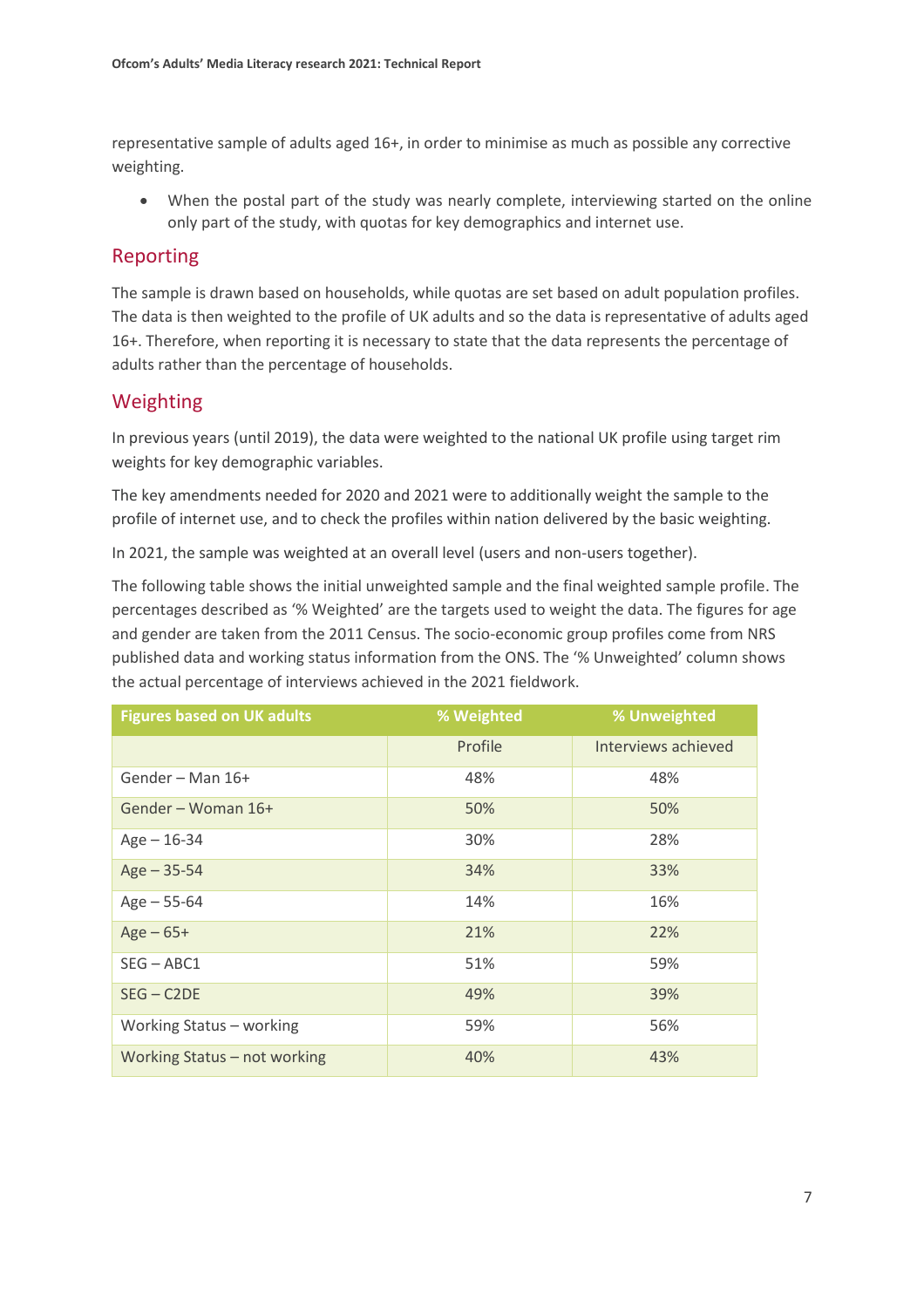# Guide to Statistical Reliability

The variation between the sample results and the "true" values (the findings that would have been obtained if everyone had been interviewed) can be predicted from the sample sizes on which the results are based, and on the number of times that a particular answer is given. The confidence with which we can make this prediction is calculated at the 99% limit for the 2021 data due to the change in methodology. This means that the chances are 99 in 100 that the "true" values will fall within a specified range. However, as the sample is weighted, we need to use the effective sample size (ESS) rather than actual sample size to judge the accuracy of results.

| <b>Figures based on UK adults</b> | <b>Actual</b> | <b>ESS</b> |
|-----------------------------------|---------------|------------|
| Total                             | 3,660         | 2,359      |
| $Age - 16-24$                     | 436           | 338        |
| $Age - 25-34$                     | 603           | 410        |
| $Age - 35-44$                     | 652           | 501        |
| $Age - 45 - 54$                   | 566           | 414        |
| $Age - 55-64$                     | 572           | 361        |
| $Age - 65+$                       | 803           | 396        |
| Man                               | 1,750         | 1,161      |
| Woman                             | 1,832         | 1,148      |
| $SEG - ABC1$                      | 2,159         | 1,565      |
| $SEG - C2DE$                      | 1,424         | 891        |

The following table compares ESS & actual samples for some of the main analysis groups.

The table below illustrates the required ranges for different sample sizes and percentage results at the "99% confidence interval":

| Approximate sampling tolerances applicable to percentages at or near these levels |  |  |
|-----------------------------------------------------------------------------------|--|--|
|-----------------------------------------------------------------------------------|--|--|

| <b>Effective sample size</b> | 10% or 90% |      | 20% or 80% 30% or 70% | 40% or 60% | 50%  |
|------------------------------|------------|------|-----------------------|------------|------|
|                              | 士          | 士    | 士                     | 土          | 土    |
| 2,359 (Total)                | 1.9%       | 2.6% | 3.0%                  | 3.2%       | 3.2% |
| 1,161 (Gender: Man)          | 2.3%       | 3.0% | 3.5%                  | 3.7%       | 3.8% |
| 891 (SEG: C2DE)              | 2.6%       | 3.5% | 4.2%                  | 4.2%       | 4.3% |
| 396 (Age: 65+)               | 3.9%       | 5.2% | 5.9%                  | 6.3%       | 6.5% |

For example, if 30% or 70% of a sample of 2359 give a particular answer, the chances are 99 in 100 that the 'true' value will fall within the range of +/- 3.0 percentage points from the sample results.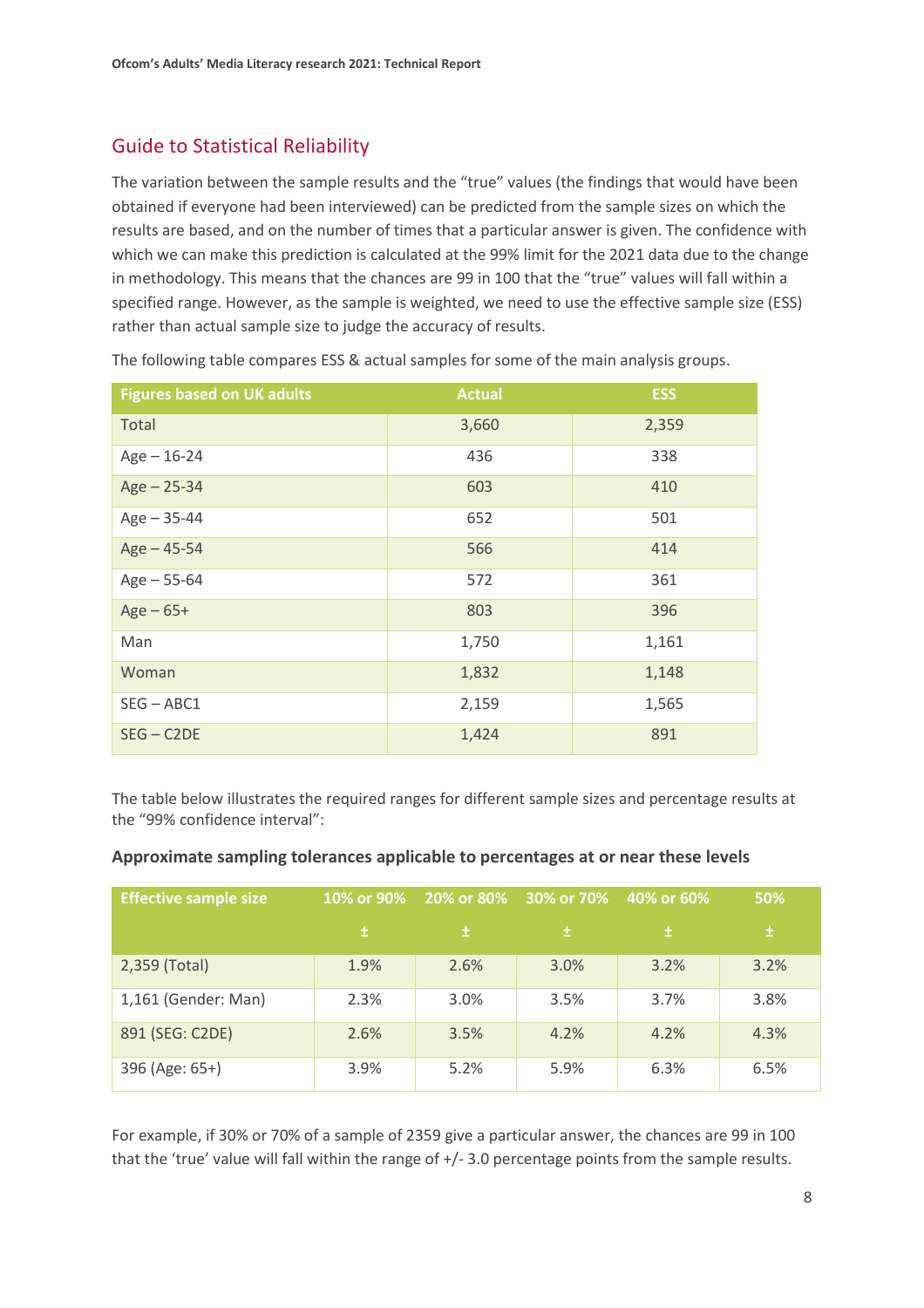When results are compared between separate groups within a sample, different results may be obtained. The difference may be 'real', or it may occur by chance (because not everyone has been interviewed). To test if the difference is a real one – i.e. if it is 'statistically significant' – we again must know the size of the samples, the percentages giving a certain answer and the degree of confidence chosen. If we assume '99% confidence interval', the difference between two sample results must be greater than the values given in the table below to be significant.

| <b>Sample sizes being</b> | 10% or 90% |      | 20% or 80% 30% or 70% 40% or 60% |      | 50%  |
|---------------------------|------------|------|----------------------------------|------|------|
| compared                  | 土          | 士    | 士                                | 士    | 士    |
| 1,161 vs. 1,148           | 3.2%       | 4.3% | 4.9%                             | 5.3% | 5.4% |
| (Men vs. Women)           |            |      |                                  |      |      |
| 1,565 vs. 891             | 3.2%       | 4.3% | 5.0%                             | 5.3% | 5.4% |
| (SEG ABC1 vs. C2DE)       |            |      |                                  |      |      |

#### **Differences required for significant at or near these percentages**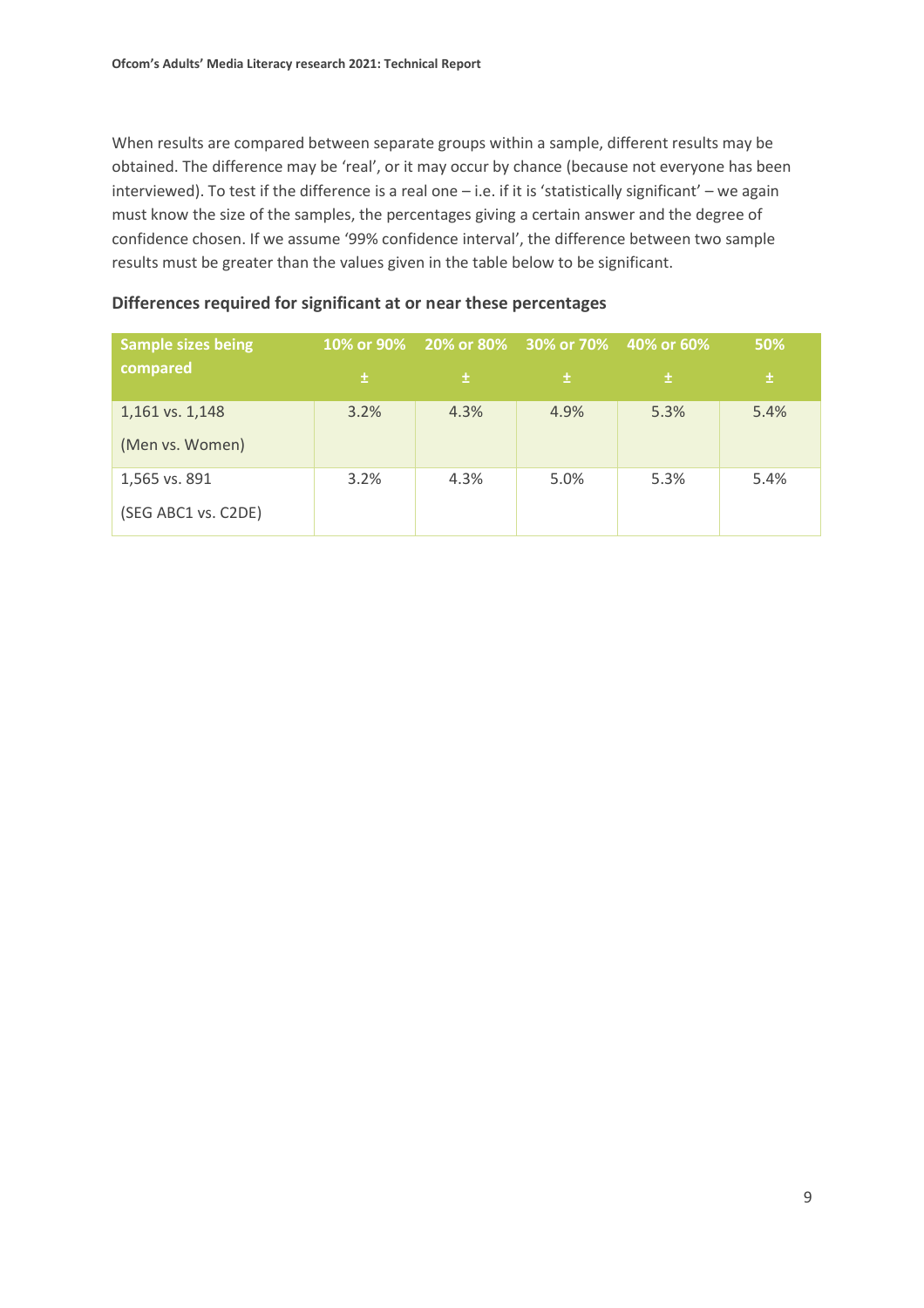# <span id="page-10-0"></span>The Adults' online behaviours and attitudes study (AOBA)

Critical Research interviewed a sample of 6,556 adults aged 16 and over across two waves of research:

- Wave 1 fieldwork in June and July  $2021 3,552$  interviews
- Wave 2 fieldwork in September and October 2021– 3,014 interviews

All interviews were carried out across the UK through an online panel. Target quotas were set on nation/ English region, age and gender (interlocking), household socio-economic group, working status and internet use (hours spent online).

## Weighting

For the panel only studies, we have no respondents who do not use the internet. Hence, we cannot weight the sample to the profile of all UK adults, instead we weight to the profile of internet users.

On the first wave of the AOBA study, the initial weights used the same key demographics as the main/ core study detailed earlier – but with the targets changed from all UK adults to all UK internet users, using results from Ofcom's 2019 Technology Tracker study.

An additional level of weighting was added, to correct the sample for volume of internet use as panel studies tend to be low on infrequent users. We considered additional weighting to adjust the profile of younger lighter internet users to be closer to previous studies, but this would have impacted the ESS too much and was not applied.

At the second wave, a similar approach to the weighting was issued, but with additional corrective weights within NI and Wales where the incidence of lighter users was lower than on earlier studies. The overall UK targets for the second wave were identical to the first wave, but the two stages were weighted separately. This means the combined tables produced are simply the sum of the two waves. As mentioned earlier, Wave 1 and Wave 2 data tables are published separately, together with a combined set of data tables.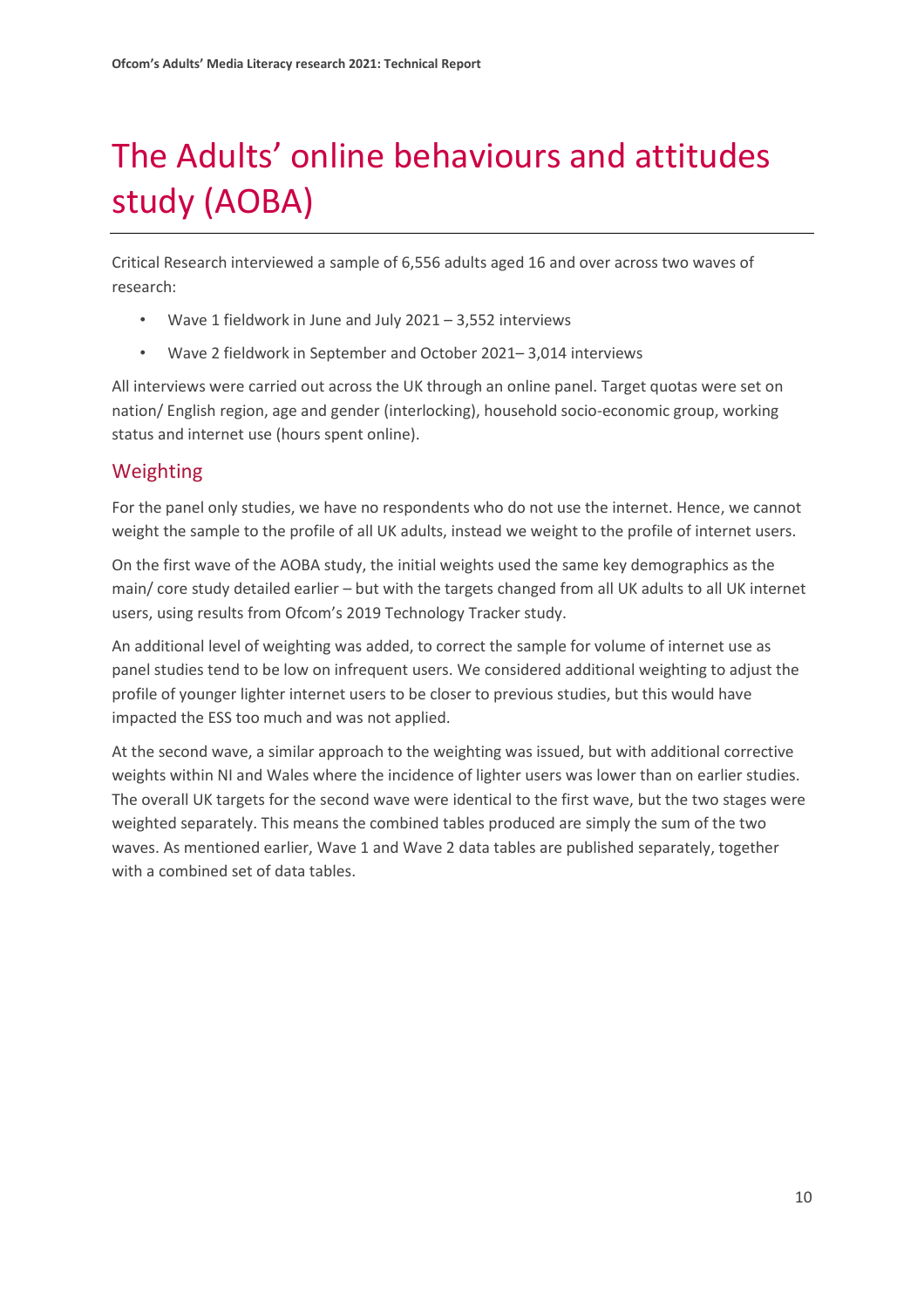The following table shows the initial unweighted sample and the final weighted sample profile across the two waves combined. The percentages described as '% Weighted' are the targets used to weight the data. The '% Unweighted' column shows the actual percentage of interviews achieved in the 2021 fieldwork.

| Figures based on UK adults who go<br>online | % Weighted | % Unweighted        |
|---------------------------------------------|------------|---------------------|
|                                             | Profile    | Interviews achieved |
| Gender - Man 16+                            | 48%        | 47%                 |
| Gender - Woman 16+                          | 51%        | 52%                 |
| $Age - 16-34$                               | 33%        | 33%                 |
| $Age - 35-54$                               | 36%        | 32%                 |
| $Age - 55-64$                               | 15%        | 15%                 |
| $Age - 65+$                                 | 15%        | 19%                 |
| $SEG - ABC1$                                | 56%        | 54%                 |
| $SEG - C2DE$                                | 43%        | 45%                 |
| Working Status - working                    | 65%        | 56%                 |
| Working Status - not working                | 35%        | 44%                 |

## Guide to Statistical Reliability

The variation between the sample results and the "true" values (the findings that would have been obtained if everyone had been interviewed) can be predicted from the sample sizes on which the results are based, and on the number of times that a particular answer is given. The confidence with which we can make this prediction is calculated at the 95% limit for the 2021 data. This means that the chances are 95 in 100 that the "true" values will fall within a specified range. However, as the sample is weighted, we need to use the effective sample size (ESS) rather than actual sample size to judge the accuracy of results.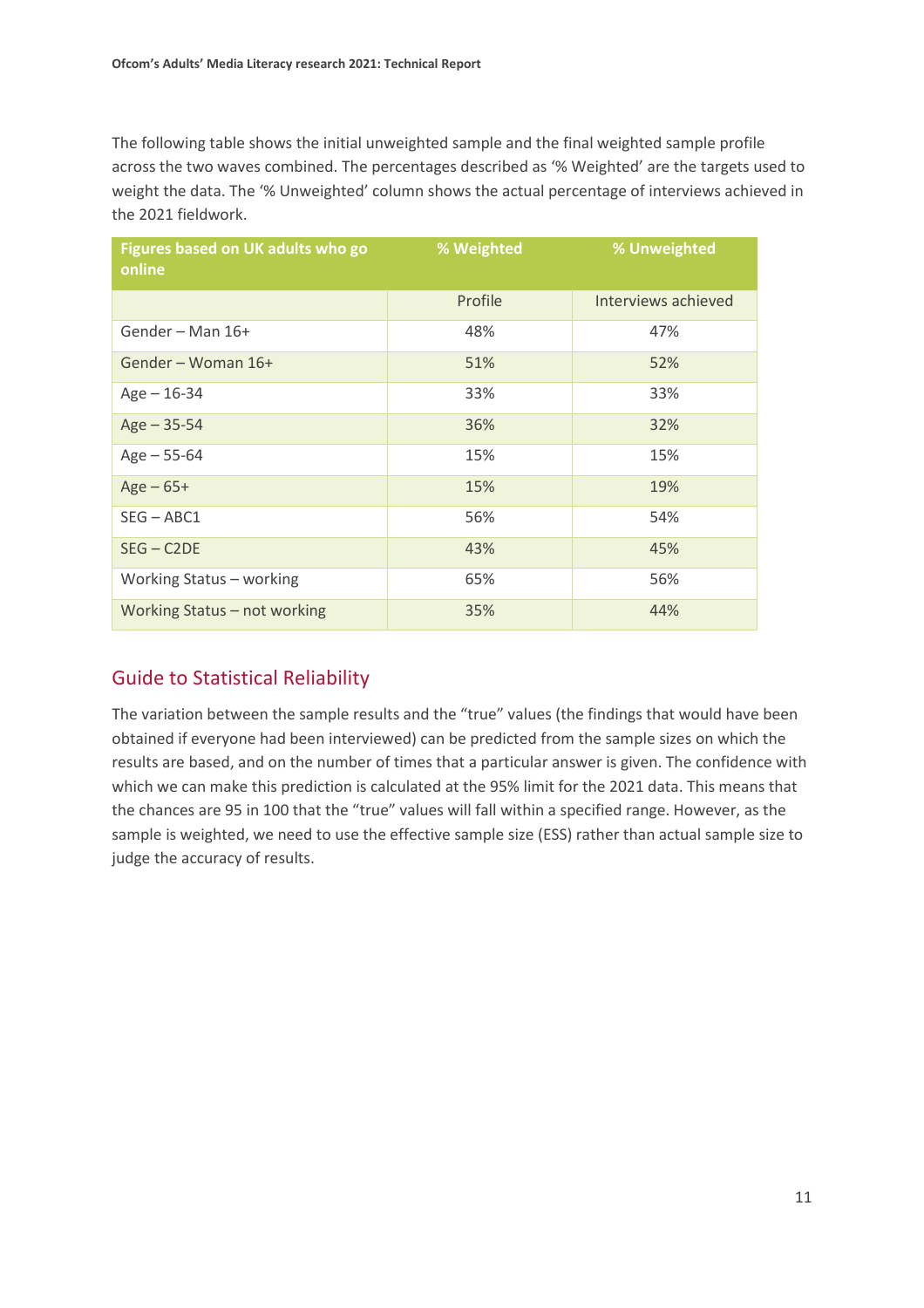| Figures based on UK adults who go<br>online | <b>Actual</b> | <b>ESS</b> |
|---------------------------------------------|---------------|------------|
| Total                                       | 6,566         | 3,898      |
| $Age - 16-24$                               | 1,279         | 692        |
| $Age - 25-34$                               | 905           | 581        |
| $Age - 35-44$                               | 1,112         | 705        |
| $Age - 45-54$                               | 993           | 629        |
| $Age - 55-64$                               | 997           | 617        |
| $Age - 65+$                                 | 1,280         | 756        |
| Man                                         | 3,082         | 1,857      |
| Woman                                       | 3,421         | 2,004      |
| $SEG - ABC1$                                | 3,553         | 2,178      |
| $SEG - C2DE$                                | 2,953         | 1,694      |

The following table compares ESS & actual samples for some of the main analysis groups.

The table below illustrates the required ranges for different sample sizes and percentage results at the "95% confidence interval":

| <b>Effective sample size</b> | 10% or 90% | 20% or 80% | 30% or 70% | 40% or 60% | <b>50%</b> |
|------------------------------|------------|------------|------------|------------|------------|
|                              | 土          | 土          | 土          | 土          | 土          |
| 3,898 (Total)                | 0.9%       | 1.3%       | 1.4%       | 1.5%       | 1.6%       |
| 1,857 (Gender: Man)          | 1.4%       | 1.8%       | 2.1%       | 2.2%       | 2.3%       |
| 1,694 (SEG: C2DE)            | 1.4%       | 1.9%       | 2.2%       | 2.3%       | 2.4%       |
| 756 (Age: 65+)               | 2.1%       | 2.9%       | 3.3%       | 3.5%       | 3.6%       |

#### **Approximate sampling tolerances applicable to percentages at or near these levels**

For example, if 30% or 70% of a sample of 3,898 give a particular answer, the chances are 95 in 100 that the 'true' value will fall within the range of +/- 1.4 percentage points from the sample results.

When results are compared between separate groups within a sample, different results may be obtained. The difference may be 'real', or it may occur by chance (because not everyone has been interviewed). To test if the difference is a real one – i.e. if it is 'statistically significant' – we again must know the size of the samples, the percentages giving a certain answer and the degree of confidence chosen. If we assume '95% confidence interval', the difference between two sample results must be greater than the values given in the table below to be significant.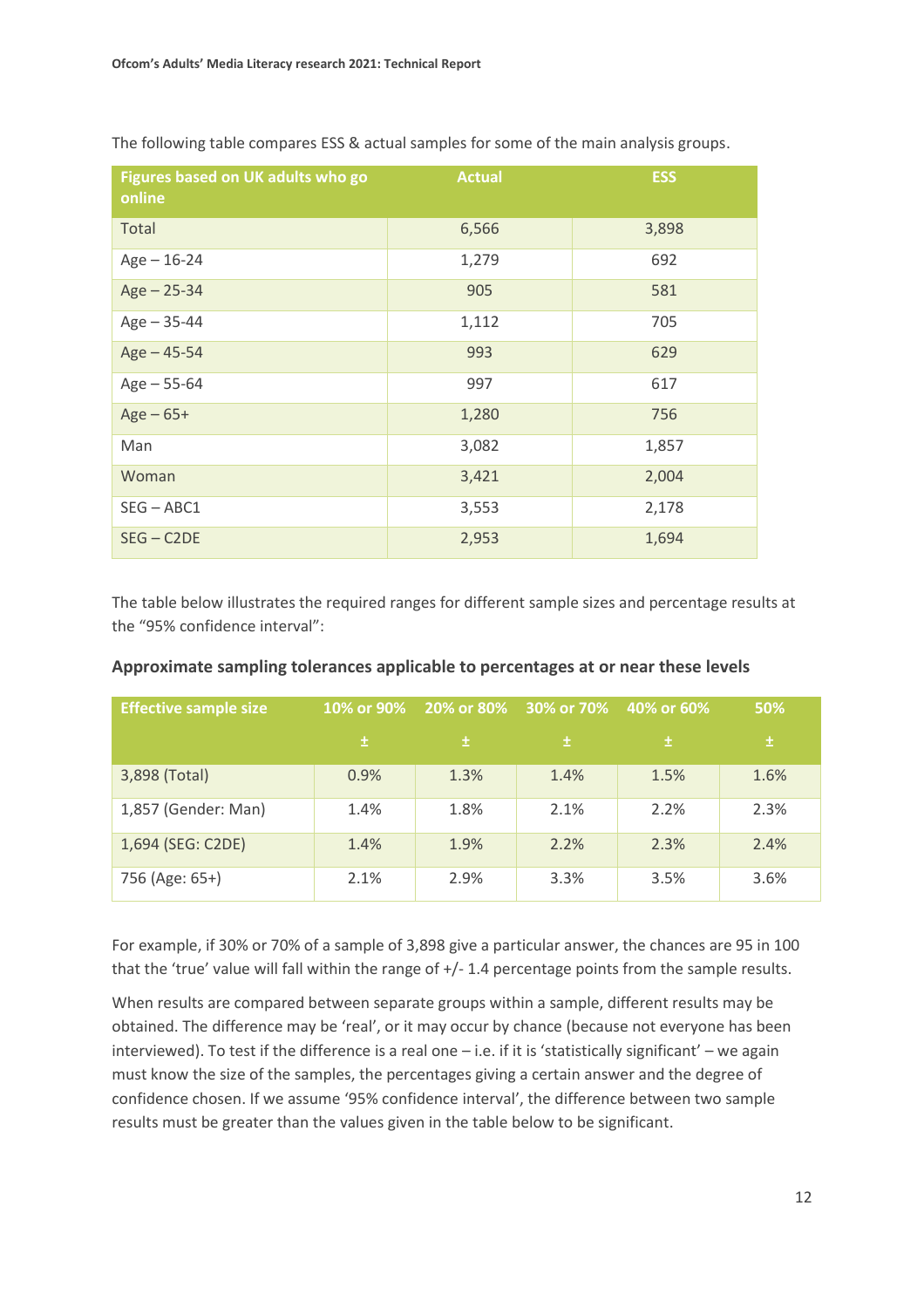| <b>Sample sizes being</b> |      |      | 10% or 90% 20% or 80% 30% or 70% 40% or 60% |      | 50%  |
|---------------------------|------|------|---------------------------------------------|------|------|
| compared                  | 土    | 士    | 士                                           | 士    | 土    |
| 1,857 vs. 2,004           | 1.9% | 2.5% | 2.9%                                        | 3.1% | 3.2% |
| (Men vs. Women)           |      |      |                                             |      |      |
| 2,178 vs. 1,694           | 1.9% | 2.5% | 2.9%                                        | 3.1% | 3.2% |
| (SEG ABC1 vs. C2DE)       |      |      |                                             |      |      |

## **Differences required for significant at or near these percentages**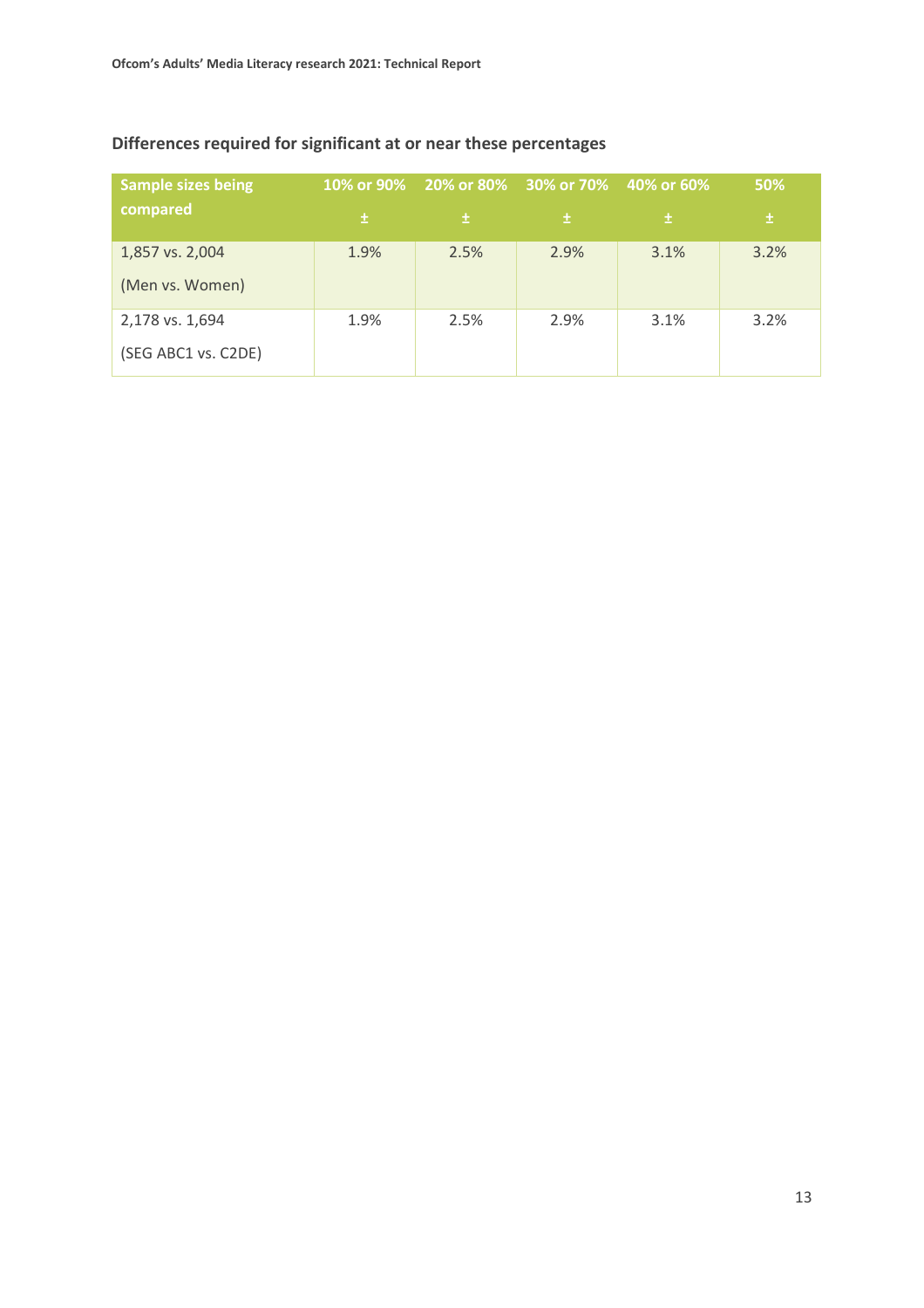# <span id="page-14-0"></span>The Adults' online knowledge and understanding study (AOKU)

Critical Research interviewed a sample of 3,095 adults aged 16 and over in one wave of research.

All interviews were carried out across the UK through an online panel. Target quotas were set on nation/ English region, age and gender (interlocking), household socio-economic group, working status and internet use (hours spent online). All fieldwork took place in November and December 2021.

### Weighting

For the panel only studies, we have no respondents who do not use the internet. Hence, we cannot weight the sample to the profile of all UK adults, instead the target universe is all internet users.

The same weighting approach was used as for the AOBA study; the initial weights used key demographics with the targets changed from all UK adults to all UK internet users, using results from Ofcom's 2019 Technology Tracker study.

An additional level of weighting was added, to correct the sample for volume of internet use as panel studies tend to be low on infrequent users. We considered additional weighting to adjust the profile of younger lighter internet users to be closer to previous studies, but this would have impacted the ESS too much and was not applied.

To correct minor deviations within nation within the AOKU data, some pre-weights were also introduced by age, SEG, gender (in Scotland), urbanity (in Northern Ireland) and working status (in Wales).

The following table shows the initial unweighted sample and the final weighted sample profile. The percentages described as '% Weighted' are the targets used to weight the data. The '% Unweighted' column shows the actual percentage of interviews achieved in the 2021 fieldwork.

| Figures based on UK adults who go<br>online | % Weighted | % Unweighted        |
|---------------------------------------------|------------|---------------------|
|                                             | Profile    | Interviews achieved |
| Gender - Man 16+                            | 48%        | 46%                 |
| Gender - Woman 16+                          | 51%        | 53%                 |
| $Age - 16-34$                               | 33%        | 33%                 |
| $Age - 35-54$                               | 36%        | 36%                 |
| $Age - 55-64$                               | 15%        | 13%                 |
| $Age - 65+$                                 | 15%        | 17%                 |
| $SEG - ABC1$                                | 56%        | 54%                 |
| $SEG - C2DE$                                | 43%        | 45%                 |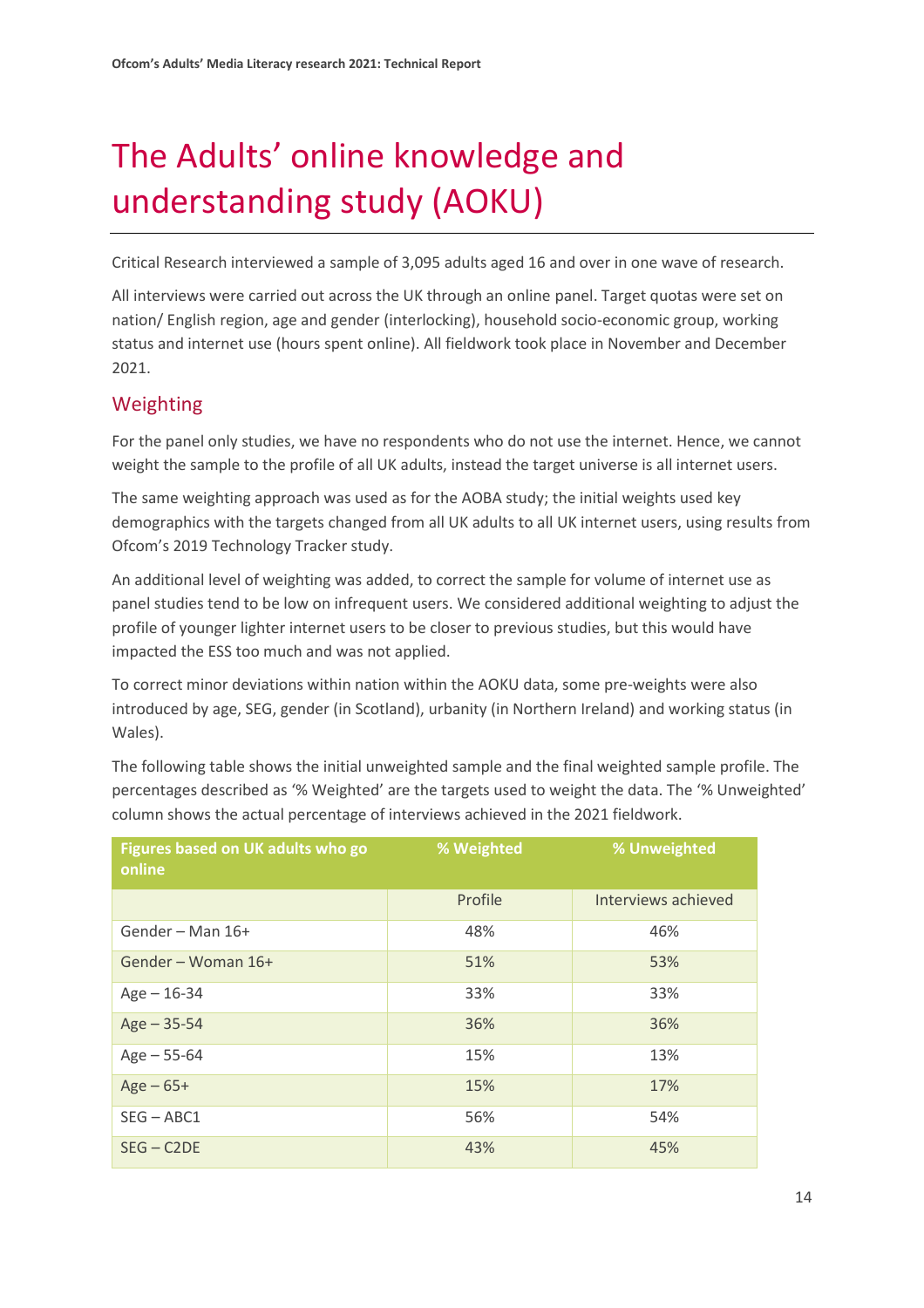| Working Status - working     | <b>65%</b> | 58% |
|------------------------------|------------|-----|
| Working Status - not working | 35%        | 41% |

## Guide to Statistical Reliability

The variation between the sample results and the "true" values (the findings that would have been obtained if everyone had been interviewed) can be predicted from the sample sizes on which the results are based, and on the number of times that a particular answer is given. The confidence with which we can make this prediction is calculated at the 95% limit for the 2021 data. This means that the chances are 95 in 100 that the "true" values will fall within a specified range. However, as the sample is weighted, we need to use the effective sample size (ESS) rather than actual sample size to judge the accuracy of results.

| Figures based on UK adults who go<br>online | <b>Actual</b> | <b>ESS</b> |
|---------------------------------------------|---------------|------------|
| Total                                       | 3,095         | 2,183      |
| $Age - 16-24$                               | 502           | 355        |
| $Age - 25-34$                               | 519           | 374        |
| $Age - 35-44$                               | 601           | 436        |
| $Age - 45-54$                               | 525           | 378        |
| $Age - 55-64$                               | 413           | 290        |
| $Age - 65+$                                 | 535           | 368        |
| Man                                         | 1,425         | 1,021      |
| Woman                                       | 1,625         | 1,132      |
| $SEG - ABC1$                                | 1,667         | 1,214      |
| $SEG - C2DE$                                | 1,390         | 942        |

The following table compares ESS & actual samples for some of the main analysis groups.